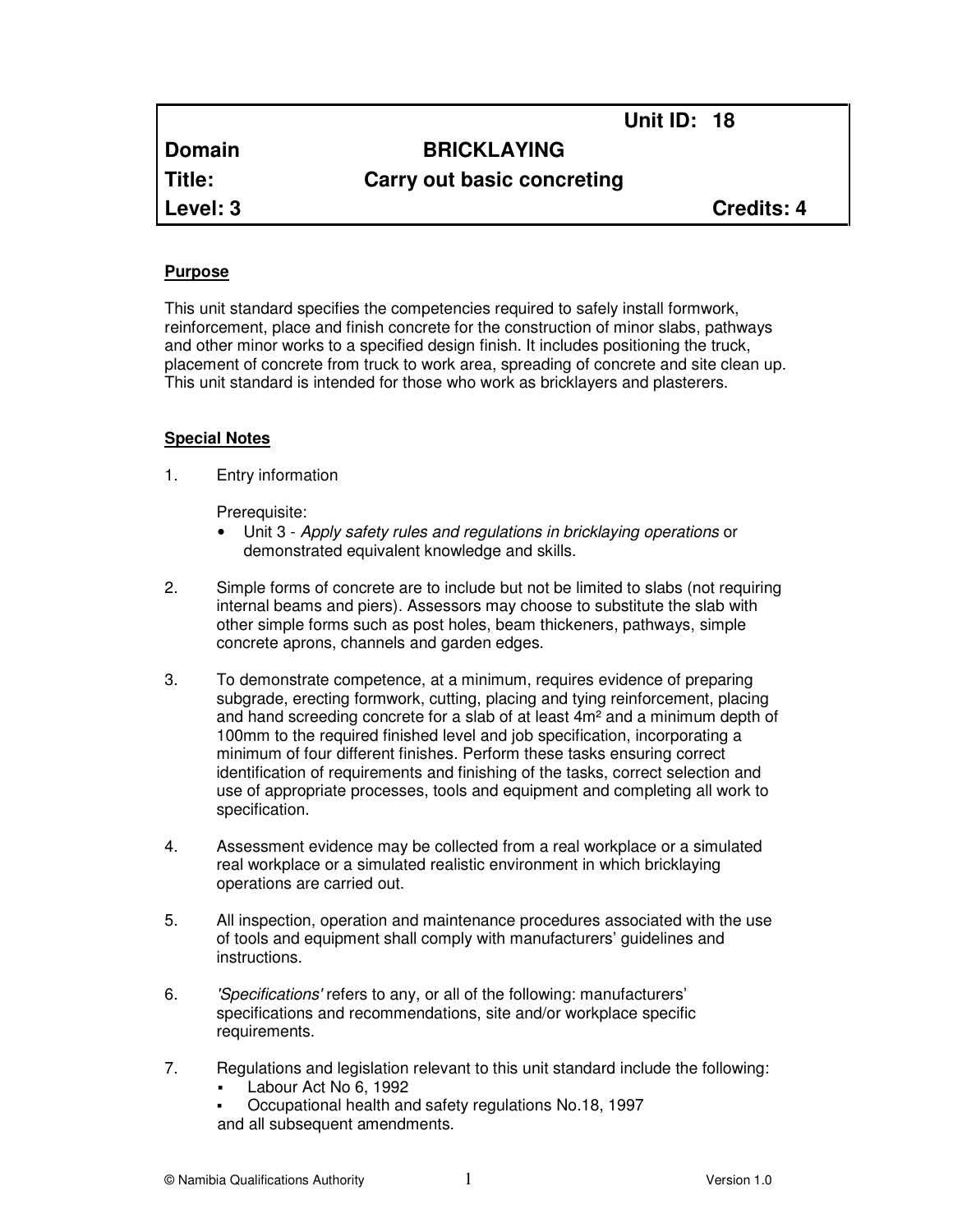# **Quality Assurance Requirements**

This unit standard and others within this subfield may be awarded by institutions which meet the accreditation requirements set by the Namibia Qualifications Authority and the Namibia Training Authority and which comply with the national assessment and moderation requirements. Details of specific accreditation requirements and the national assessment arrangements are available from the Namibia Qualifications Authority and the Namibia Training Authority on www.nta.com.na

# **Elements and Performance Criteria**

# **Element 1: Plan and prepare for work**

# **Range**

Planning and preparation is to include but is not limited to worksite inspection, equipment defect identification, assessment of conditions and hazards and determination of work requirements.

# **Performance Criteria**

- 1.1 Work instructions, including plans, specifications, quality requirements and operational details are obtained, confirmed and applied.
- 1.2 Safety requirements are followed in accordance with safety plans and policies.
- 1.3 Sign and barricade requirements are identified and implemented.
- 1.4 Plant, tools and equipment selected to carry out tasks that are consistent with the requirements of the job, checked for serviceability and any faults are rectified or reported prior to commencement.
- 1.5 Material quantity requirements are calculated in accordance with plans and specifications.
- 1.6 Materials appropriate to the work application are identified, obtained, prepared, safely handled and located ready for use.
- 1.7 Environmental protection requirements for the project are identified and applied in line with environmental plans and regulatory obligations.

# **Element 2: Erect and strip simple formwork**

## **Range**

Simple formwork is to include timber or steel edge form to a maximum of 100mm in depth.

Form release agent may include but is not limited to oil or other non bonding agents.

# **Performance Criteria**

2.1 Subgrade is prepared.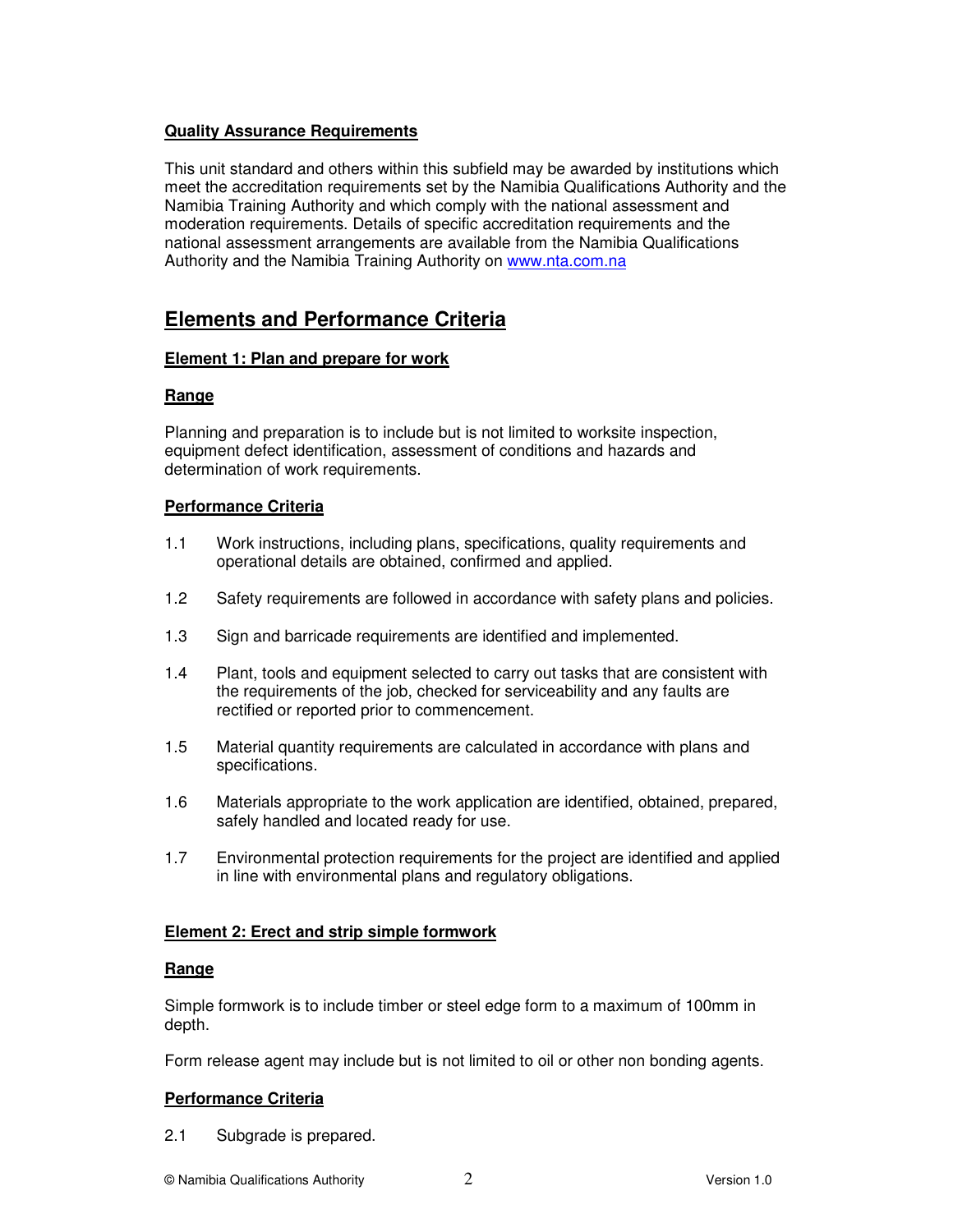- 2.2 Formwork design is identified from drawings.
- 2.3 Formwork is erected safely.
- 2.4 Form release agent is applied to erected formwork where specified.

#### **Element 3: Place and tie reinforcement**

#### **Range**

Simple reinforcing is to include but not is limited to the use of fabric sheet mesh, bar chairs, spacers and may include reinforcing bars and trench mesh.

#### **Performance Criteria**

- 3.1 Reinforcing components are handled and positioned safely.
- 3.2 Reinforcing bars and mesh are positioned.
- 3.3 Bar chairs and spacers are positioned, with minimum edge cover.

#### **Element 4: Place concrete**

#### **Range**

Placing of concrete includes movement of concrete from the truck to the work and is to include, but is not limited to wheel barrows and chutes and may include pump lines and kibbles.

Screed is limited to a hand screed.

Finishing of concrete may include, but is not limited to broomed, trowelled, trowelling machine finish, stipple device finish, wood floated, sponged or other project specified finish.

Floating of the concrete may include hand or power floating.

## **Performance Criteria**

- 4.1 Formwork or excavation is cleaned of excess material and debris prior to concrete placement.
- 4.2 Concrete is safely transported by wheelbarrow.
- 4.3 Pump line/chute is controlled and concrete placed.
- 4.4 Concrete is placed in formwork to specified depth.
- 4.5 Concrete is screeded to the alignment of formwork and project specified datums.
- 4.6 Surface of concrete is finished in accordance with specifications.